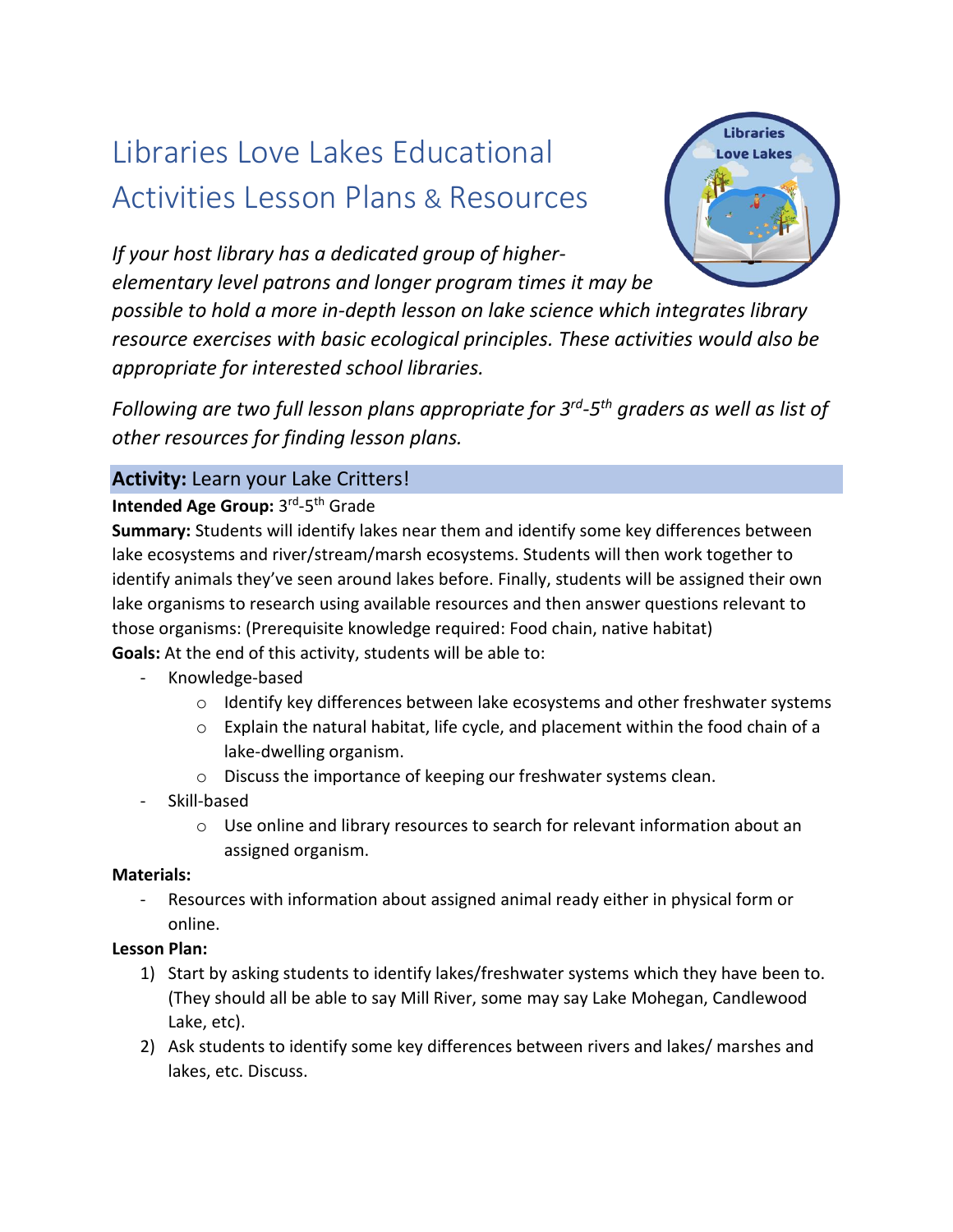- a. Key lake features: slow water movement, enclosed by land, deeper than rivers and marshes (usually)
- 3) Explain that since a lake ecosystem is so different from river/marsh ecosystems, they will have some different organisms living in the water, though the organisms living *around* the lake may be the same.
- 4) Assign each student with a local organism that lives in or around the lake. Have students spend time on their online/book resources answering the following questions?
	- a. What is the name of your organism?
	- b. What type of organism is it? (Mammal, Amphibian, Bird, Phytoplankton, Zooplankton, Fish, Plant)
	- c. Where does your organism live on the lake?
	- d. Where does your organism get energy? (Where is your organism on the food chain)?
	- e. Is this organism endangered?
- 5) After the student have spent 20 minutes on their research, regroup for discussion. Ask how many people had each type of organism. Go over in the order of the food chain (starting with phytoplankton, then zooplankton, etc).
- 6) Talk about endangered species, explain threats to animals in freshwater systems.
- 7) If time allows, end by reading a book on the animal in/around the lake.

# **Activity**: Keeping Freshwater Clean

## **Intended Age Groups**: 3<sup>rd</sup>-5<sup>th</sup> grade

**Summary:** Students will review the importance of freshwater sources and the relative scarcity of useable freshwater in our global ecosystem. Students will then review various threats to the health of freshwater systems, and lakes especially. These threats include pollution, runoff, invasive species and climate change.

**Goals:** At the end of this activity, students will be able to:

- *Knowledge-building*
	- o Recognize the scarcity of usable freshwater in the world
	- $\circ$  Recognize the importance of freshwater systems and name several ecosystem services which lakes and clean freshwater provide.
	- o Gain a deeper understanding of threats to the health and cleanliness of freshwater ecosystems and lakes.
- *Skill-building*
	- $\circ$  Read a scientific report about threats to healthy freshwater ecosystems and identify key points given within the paper.
	- o Identify the source of the information presented to them.

## **Materials:**

- 1 L of water and three cups for saltwater, captured freshwater, and drinkable freshwater.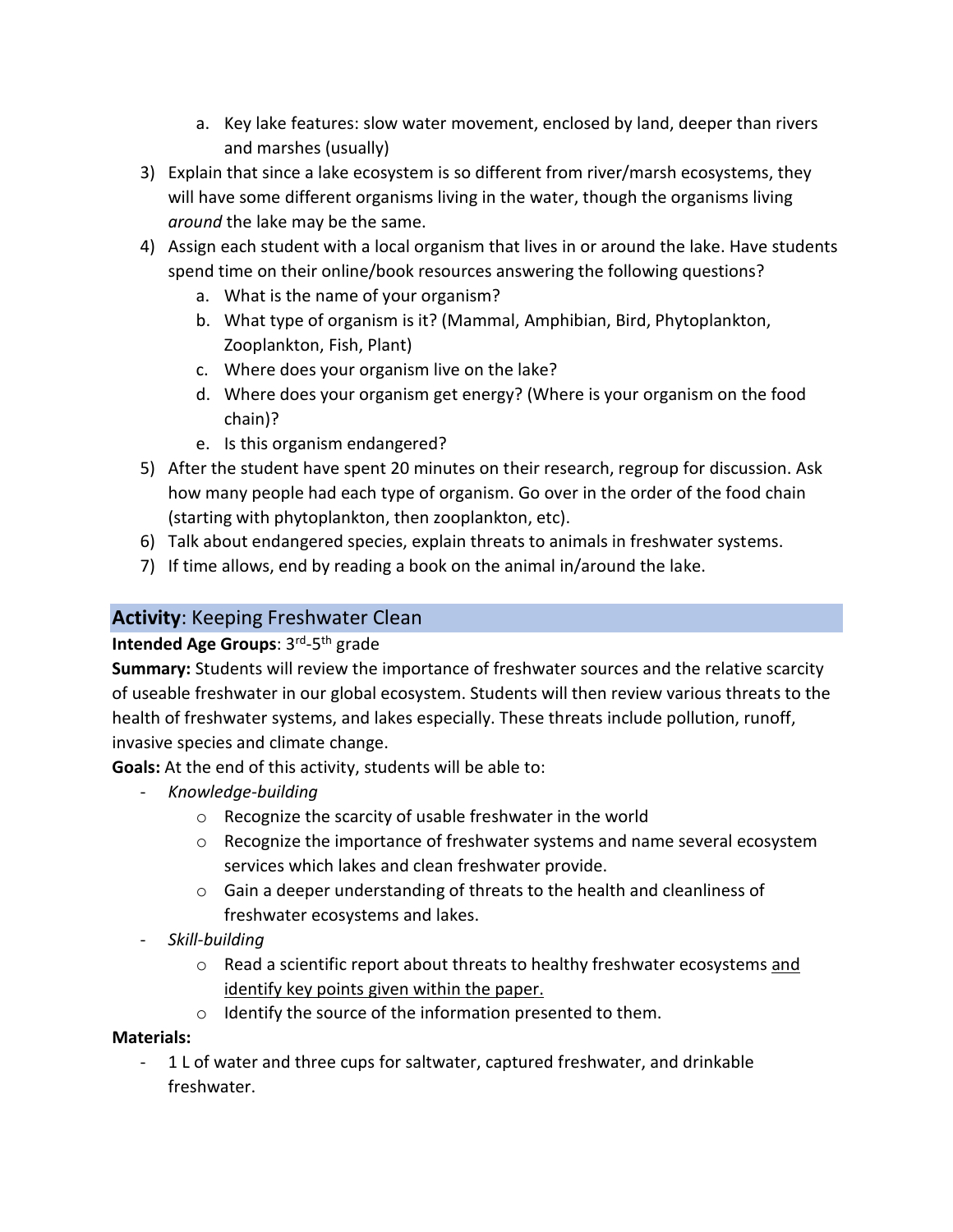- Handouts on threats to a healthy freshwater ecosystem (to be compiled from online sources/ books)

## **Lesson Plan:**

- 1) Start by asking students to identify lakes/freshwater systems which they have been to.
- 2) Going off the first part, have them list the uses of freshwater, both out in lakes and in our every day lives.
	- a. Drinking
	- b. Cleaning
	- c. Swimming
	- d. Gardening
	- e. Enjoying the Lake (Recreation Potential)
- 3) Start with the freshwater activity (adapted from [Michigan Sea Grant Lesson Plans\)](https://www.michiganseagrant.org/lessons/lessons/by-broad-concept/earth-science/water-quantity/324-2/). This activity is meant to encourage students to reflect on the scarcity of useable freshwater in the world.
	- a. Start with 1 L of water in a soda bottle. This represents all the water in the world.
	- b. Ask students to guess how much of this water is salt water.
		- i. Remove 97.5% (975 mL, pre-marked on the bottle)
	- c. Explain that the remaining water is all the freshwater in the world. Explain that not all of that water is useable.
		- i. Remove 15 mL to represent polar ice caps, groundwater
	- d. Remaining 10 mL represents all the freshwater that we can use.
- 4) Emphasize the importance of keeping these freshwater systems clean. Tell students the rest of the time will be spent finding out some threat to the health and cleanliness of freshwater. Split into three/four groups.
- 5) Assign each group a topic. Potential topics include Pollution, Nutrient Runoff, Climate Change, and invasive species. Each student will get a handout on their threat. They should read individually and work together to answer the following questions:
	- a. Where did the information on your hand-out come from?
	- b. What is the threat (basic definition)?
	- c. What are some specific examples/effects of your threat?
	- d. What can we do to help?
- 6) Regroup and discuss the importance of helping where we can. Talk about ways to help they identified/ other ways to be involved.

## **Additional Resources for Choosing a Lesson Plan**

**[Great Lakes in My World-Unit 1](https://greatlakes.org/wp-content/uploads/2019/07/Great-Lakes-in-My-World-K-8.pdf) (Alliance for the Great Lakes):** *This curriculum packet includes 17 Great Lakes-focused activities and lesson plans for K-8 students, most of which could be easily adapted for any lake system and modified to fit any time or resource constraints.*